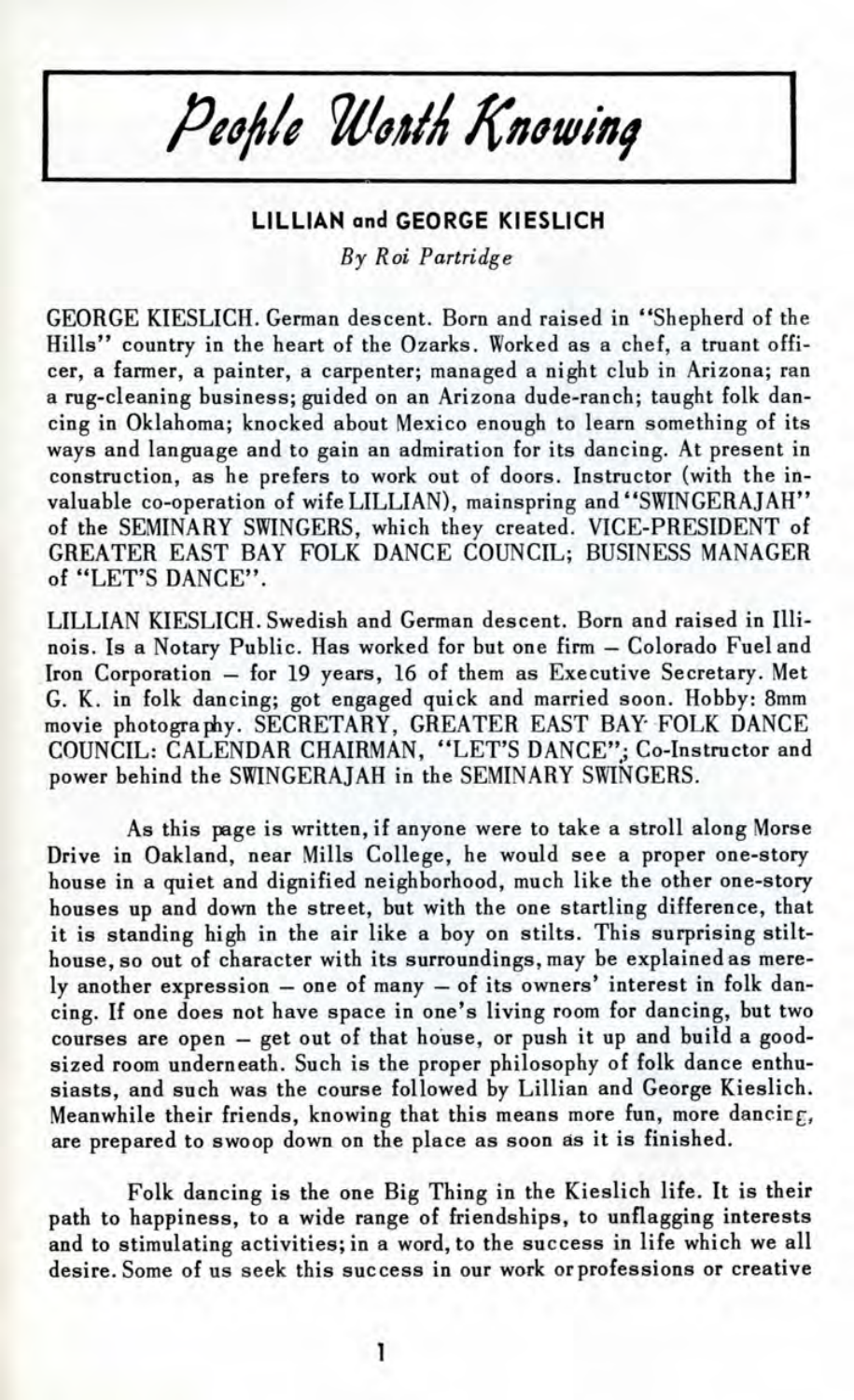outlets, in gaining wealth or in directing it to charitable purposes. To the considerable benefit of the rest of us, the Kieslichs find it in folk dancing, folk dances and folk dancers; on the organization and direction of their baby, the "Seminary Swingers". In this province, throughout a period that begins to run into some years, we have found them doing exactly what they wanted to do — building up their Club from the three original couples, with which it started in 1954, to its present abundant membership; teaching, urging, inspiring, making friends for folk dancing; one or the other — or both ever busy with the endless seen or unseen tasks coming from club management; the typing, programming, book-keeping, party-organizing, MC-ing, disc-jockeying, teaching and even cooking— for this is a well-fed club and George has been known to work all the previous night preparing food for a party.

To the Kieslichs have now come wider fields for the expression of their concern with folk dancing, following the election of Lillian, as Secretary, and the accession of George, as Vice-President of the Greater East Bay Folk Dance Council. Furthermore, to George was given the task of managing the Federation magazine, "Let's Dance". Did he, as a result, feel overburdened, as any man, working for a living, might have been justified in feeling? No, not George Kieslich. He jumped in with both feet; with joyous and endless enthusiasm; with "Wim, Wigor and Witality", and already, in a brief period, he has pushed subscriptions and advertising (the lifeblood of a magazine) to new heights. One cannot refrain from remarking how greatly the Federation needed him, and how well he appears to be filling that need. This is an instance, involving not one individual alone, but two, both husband and wife, where appointment to office, with ensuing unpaid work and responsibility, has not only resulted in advantage to the office, but also has delighted the individuals so appointed. Lillian is an experienced'secretary who can turn her skill directly from the Colorado Fuel and Iron Corporation to the secretarial problems of the Oakland Council. And while running a magazine is one thing George never did before, his adaptability as a Jack-of-all trades seems to have equipped him to take on that task, also with outstanding credit. Have we not shown that these two folk dance personalities are "People Worth Knowing"?

(Editor's Note: As an example of the admiration and appreciation the Seminary Swingers have for Lillian and George Kieslich, the costumes worn by them, as illustrated on the opposite page, were given to George and Lillian when they returned from their vacation in June, 1959. The costume for George was made by Mae Ellen Partridge (including an overcoat), and Lillian's costume was made by Miss Adelaide Hack, both being members of the Seminary Swingers. George and Lillian are very proud of these costumes and the sentiment behind them.)